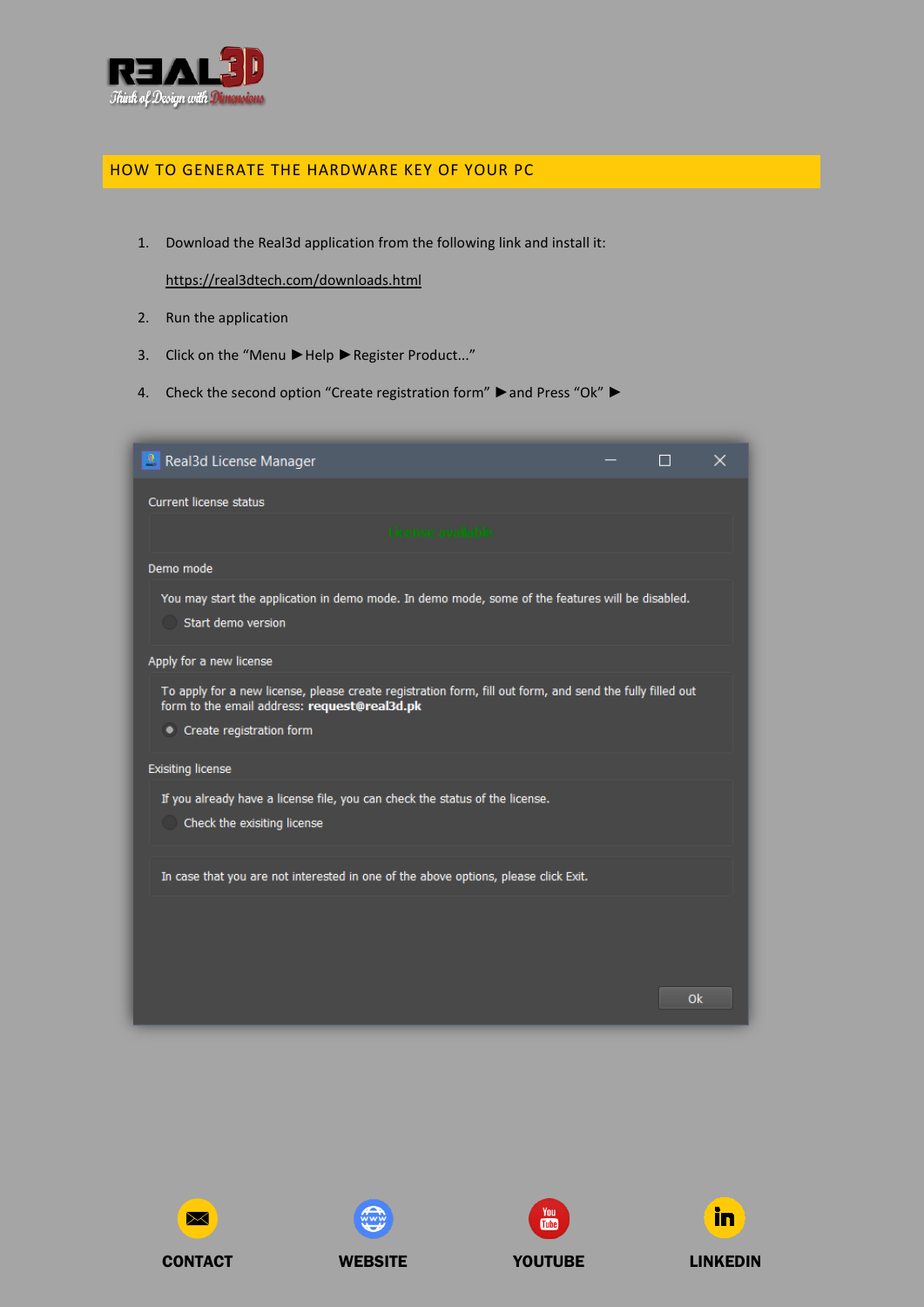## 5. Fill the form

| <sup>2</sup> . Real3d License Manager                                                                                                                                                                                                                                                         |              |        |                       |      |               | x |
|-----------------------------------------------------------------------------------------------------------------------------------------------------------------------------------------------------------------------------------------------------------------------------------------------|--------------|--------|-----------------------|------|---------------|---|
| <b>Information</b>                                                                                                                                                                                                                                                                            |              |        |                       |      |               |   |
| You need a license file to be able to use the disabled features of the software. You can request this<br>license by filling out the following form and email the saved file to us. With the information you give us<br>we will generate the license file which we will send to you via email. |              |        |                       |      |               |   |
| *: Required fields                                                                                                                                                                                                                                                                            |              |        |                       |      |               |   |
| Full name:                                                                                                                                                                                                                                                                                    | John Lewis   | Date:  | 04/06/2020            |      |               |   |
| Company:                                                                                                                                                                                                                                                                                      | XYZ Ltd      |        | Address: Berkeley, US |      |               |   |
| Email:                                                                                                                                                                                                                                                                                        | john@xyz.com | Phone: | +1 XXXXXX             |      |               |   |
| Hardware key                                                                                                                                                                                                                                                                                  |              |        |                       |      |               |   |
| AwWWM7ihQmcRssL9VUeddzaPsy93EyAoKCoGxLXLzJ/<br>0H4M1YELiykn0npVbF2cyF0BVUszOElrZz1lL2Q2m1llLBQSFDB7WKpQC6kPRKWD/<br>ylaY8m851RLPBuF2EEhInVwCDP/CpTVoMnfo6xOl1wQXD2N/                                                                                                                          |              |        |                       |      |               |   |
| Comments                                                                                                                                                                                                                                                                                      |              |        |                       |      |               |   |
| A request for a fully featured professional license.                                                                                                                                                                                                                                          |              |        |                       |      |               |   |
|                                                                                                                                                                                                                                                                                               |              |        |                       |      |               |   |
|                                                                                                                                                                                                                                                                                               |              |        | Go back               | Save | Send by email |   |

- 6. Press "Save" to save the hardware key (in \*.dat format) file to the disk.
- 7. Send the saved file via email to us at request @ real3dtech.com

Note: If you click "Send by email" then please do not forget to first attach the saved \*.dat file with the email.









CONTACT WEBSITE YOUTUBE LINKEDIN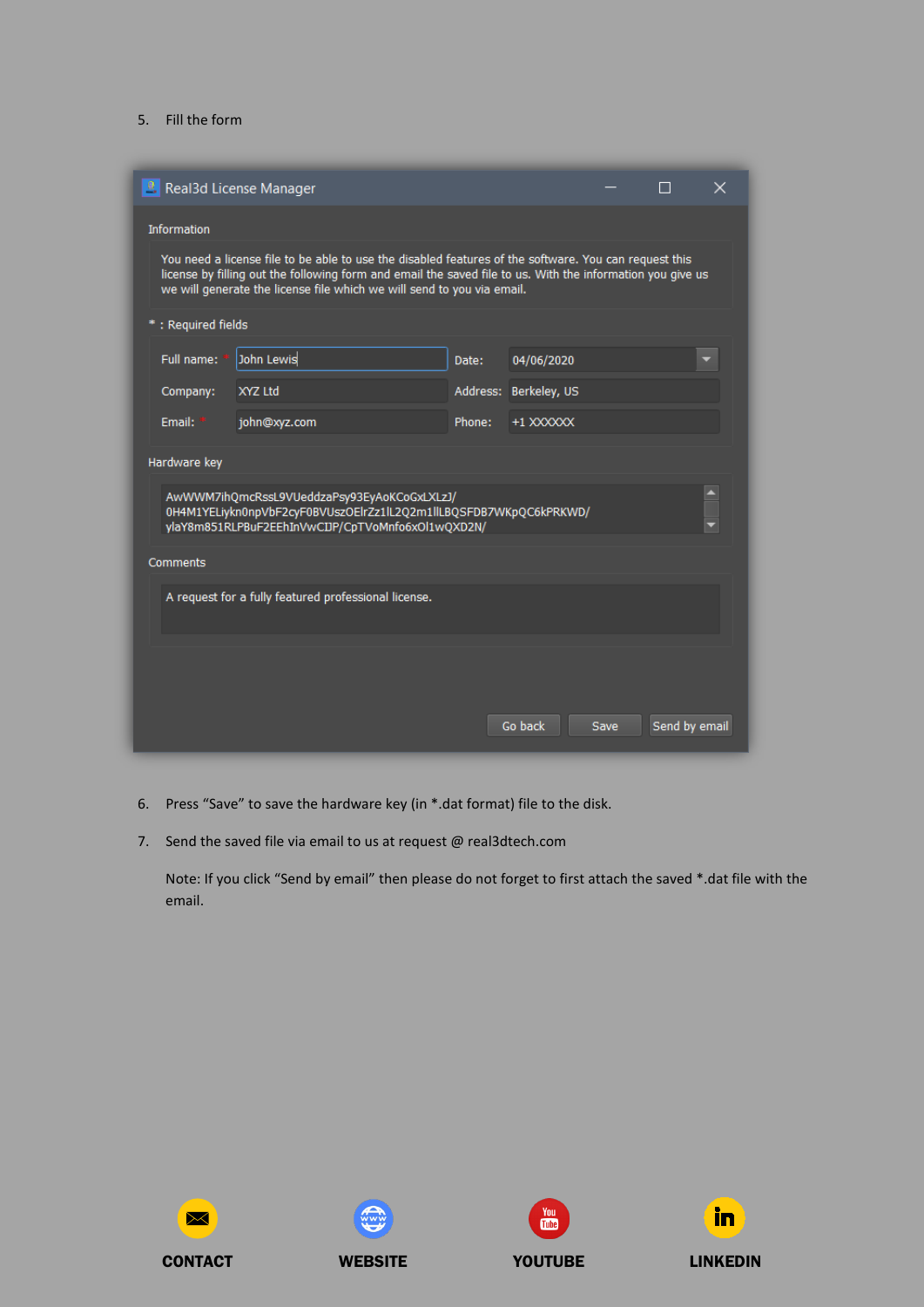## HOW TO APPLY HARDWARE LICENSE FILE IN THE APPLICATION

- 1. Run the application
- 2. Click on the "Menu ►Help ► Register Product..."

| <sup>2</sup> . Real3d License Manager                                                                                                                                                 | ⊓ | $\times$ |
|---------------------------------------------------------------------------------------------------------------------------------------------------------------------------------------|---|----------|
| <b>Current license status</b>                                                                                                                                                         |   |          |
| License available                                                                                                                                                                     |   |          |
| Demo mode                                                                                                                                                                             |   |          |
| You may start the application in demo mode. In demo mode, some of the features will be disabled.<br>Start demo version                                                                |   |          |
| Apply for a new license                                                                                                                                                               |   |          |
| To apply for a new license, please create registration form, fill out form, and send the fully filled out<br>form to the email address: request@real3d.pk<br>Create registration form |   |          |
| <b>Exisiting license</b>                                                                                                                                                              |   |          |
| If you already have a license file, you can check the status of the license.<br>• Check the exisiting license                                                                         |   |          |
| In case that you are not interested in one of the above options, please click Exit.                                                                                                   |   |          |
|                                                                                                                                                                                       |   |          |
|                                                                                                                                                                                       |   |          |
|                                                                                                                                                                                       |   | Ok       |







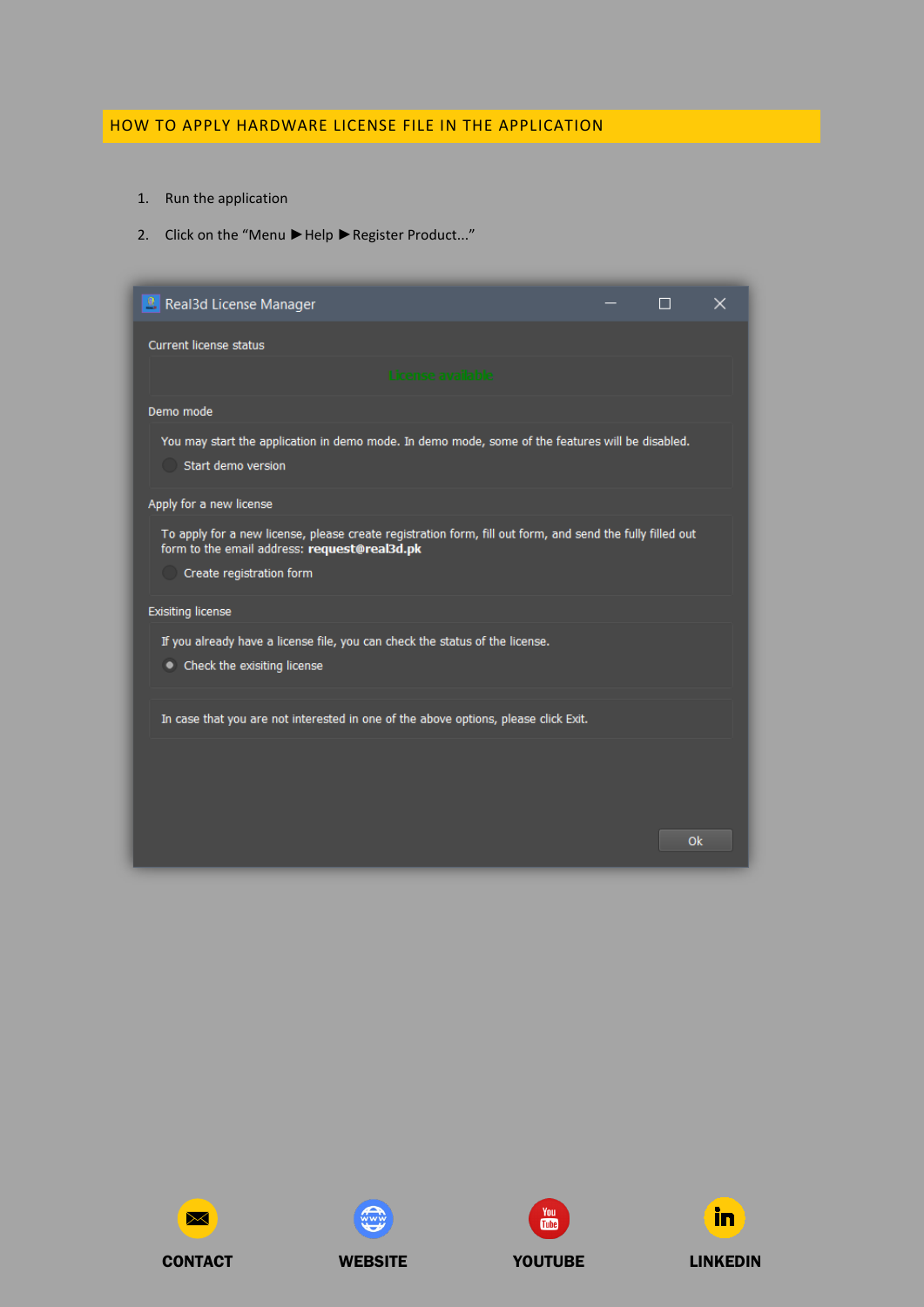3. Check the third option "Check the existing license" ▶ and Press "Ok" ▶

| Real3d License Manager - Demo                                                                                                                                                                                                                               |     |         | П      | $\times$ |
|-------------------------------------------------------------------------------------------------------------------------------------------------------------------------------------------------------------------------------------------------------------|-----|---------|--------|----------|
| Information                                                                                                                                                                                                                                                 |     |         |        |          |
| C Copyright 2022 by REAL3D. All content, including but not limited to graphics and source code are<br>protected by law. All rights reserved, including but not limited to: reproduction, publication, adaptation,<br>and translation in any other language. |     |         |        |          |
| Please browse and select the file that you have received from us.                                                                                                                                                                                           |     |         |        |          |
| Customer                                                                                                                                                                                                                                                    |     |         |        |          |
| Full name:                                                                                                                                                                                                                                                  | n/a |         |        |          |
| Company:                                                                                                                                                                                                                                                    | n/a |         |        |          |
| Email:                                                                                                                                                                                                                                                      | n/a |         |        |          |
| License                                                                                                                                                                                                                                                     |     |         |        |          |
| License-id:                                                                                                                                                                                                                                                 | n/a |         |        |          |
| Serial:                                                                                                                                                                                                                                                     | n/a |         |        |          |
| Type:                                                                                                                                                                                                                                                       | n/a |         |        |          |
| Expire:                                                                                                                                                                                                                                                     | n/a |         |        |          |
| Issue:                                                                                                                                                                                                                                                      | n/a |         |        |          |
| Modules:                                                                                                                                                                                                                                                    | n/a |         |        |          |
| License file                                                                                                                                                                                                                                                |     |         |        |          |
| Path:                                                                                                                                                                                                                                                       |     |         | Browse |          |
|                                                                                                                                                                                                                                                             |     | Go back | Ok     |          |

4. Click on "Browse…" to select the license file that you have received from us and press "Ok" from the file dialog.

Wait for 2-5 seconds, the license information will be displayed in "Customer" and "License" sections.